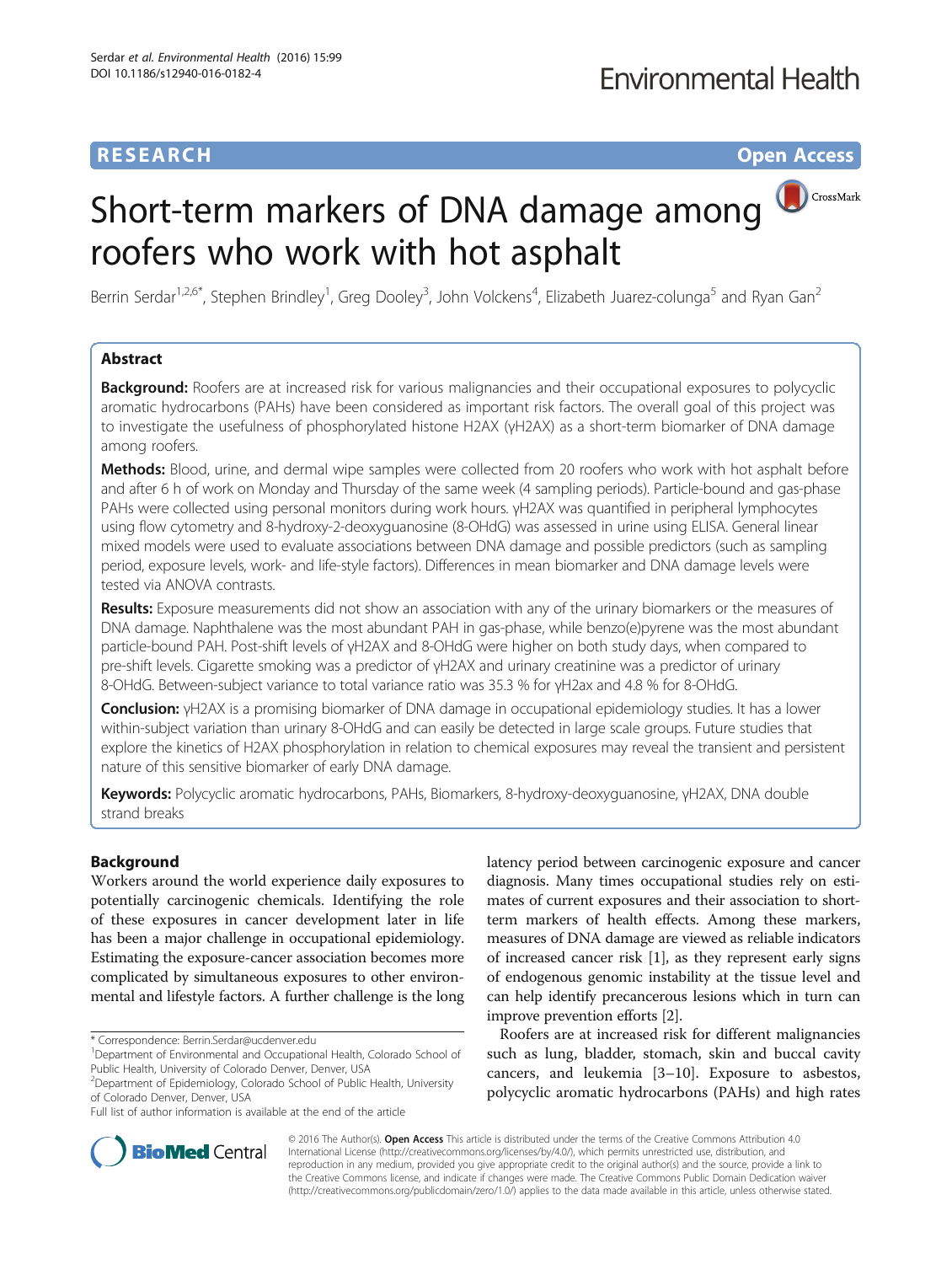of cigarette smoking have all been considered possible crucial risk factors among roofers [\[8, 11\]](#page-9-0). Work with hot asphalt is an important source of PAH exposure in this group and has been linked to DNA strand breaks, DNA adducts and sister chromatid exchanges [[10](#page-9-0), [12](#page-9-0)–[14](#page-9-0)]. Asphalt is a mixture of hundreds of different chemical compounds, containing some known human carcinogens such as benzo(a)pyrene (BaP), which can be absorbed through inhalation, dermal contact, or ingestion [\[15](#page-9-0)]. Since many PAHs in asphalt are ubiquitous in the environment, distinguishing occupational exposures from environmental (non-occupational) exposures is difficult. PAHs in air occur both in gaseous and particulate phase: smaller molecular weight PAHs, such as the 2-ring naphthalene, are found predominantly in the gas phase whereas higher molecular weight compounds, such as the 4-ring pyrene, are found mainly in the particulate phase [\[16\]](#page-9-0). Accurate measurement of individual PAHs in air has been difficult due to the complexity of the mixtures and the sensitivity of some individual PAHs to environmental or analytical conditions [\[16, 17\]](#page-9-0). Additionally, dermal contact can be a significant route of exposure in many work environments, including roofing [\[18](#page-9-0)–[21](#page-9-0)]. Because measures of external PAH exposure have limitations, biological monitoring of PAHs has also been used for risk estimation [[22](#page-9-0)–[24](#page-9-0)]. However, studies monitoring exposures to high molecular weight PAHs have similar challenges, such as low levels of exposures, undetectable levels of biomarkers, complicated analytical techniques with low sensitivity, and weak correlations between exposure and biomarker levels [\[24](#page-9-0)–[27](#page-10-0)]. We and others have previously proposed that urinary metabolites of the more volatile and abundant PAHs, such as naphthalene, could theoretically increase the sensitivity of the analytical procedures [\[27](#page-10-0)–[29](#page-10-0)].

Exposure to PAHs can increase reactive oxygen species (ROS) formation in the body. When the cellular antioxidant defense system is disturbed, the increased amount of ROS can cause oxidative damage to biomolecules such as DNA, proteins and lipids. Recent studies have supported the link between insufficient cellular defense towards oxidative DNA damage and increased susceptibility to cancer development [\[30](#page-10-0)–[33\]](#page-10-0). Urinary 8-hydroxy-2′-deoxyguanosine (8-OHdG), a byproduct of DNA repair and oxidative damage, is a reliable biomarker of general oxidative stress and DNA damage related to occupational and environmental exposures [\[31](#page-10-0), [34, 35](#page-10-0)]. Very few studies have quantified occupational PAH exposures and concurrent DNA damage. Among these, studies that examined asphalt exposure have mainly looked at highway maintenance workers [\[10, 12](#page-9-0)–[14](#page-9-0), [36](#page-10-0), [37\]](#page-10-0). We have previously assessed 8-OHdG in roofers who work with hot asphalt and observed a good correlation with this marker and 1-OHPyr at the end of the work-shift [[38\]](#page-10-0). However, a major limitation of 8-OHdG is that many individual (metabolic events, life style factors such as smoking and alcohol consumption) and environmental (e.g., UV radiation) factors can cause levels of 8-OHdG to fluctuate [[31, 35, 39](#page-10-0)].

Double-strand DNA breaks have also been linked to PAH exposures; this form of DNA damage can be measured using phosphorylated histone H2AX (γH2AX) in individual cells [[40\]](#page-10-0). Increased levels of cellular γH2AX have been associated with exposure to radiation [[41](#page-10-0)–[43](#page-10-0)], cigarette smoke [\[44](#page-10-0), [45\]](#page-10-0), particulate matter [[46\]](#page-10-0), and other toxic agents [\[45](#page-10-0), [47, 48](#page-10-0)]. In fact, γH2AX is considered to be a sensitive marker of DNA damage and increased cancer risk [\[49](#page-10-0), [50](#page-10-0)]. One limitation for using γH2AX in population studies has been the labor-intensive analytic techniques. Immunofluorescence microscopy is the most commonly used method for detecting γH2AX, although flow cytometry, Western blotting and ELISA have also been used [[51](#page-10-0)]. Both microscopy and cytometrybased methods have been suitable to evaluate γH2AX formation. The image cytometry and Laser Scanning Microscopy (LSC) methods have an advantage over flow cytometry because they enable counting and sizing of γH2AX foci, but they are also expensive and time consuming [\[52, 53](#page-10-0)]. A study recently proposed the use of blood smears prepared from a drop of blood, which may provide a feasible method of immunostaining in large scale studies [[53](#page-10-0)].

Before a biomarker can be comfortably used in epidemiology studies, it needs to be validated based on the following criteria: 1) The relationship between the biomarker and exposure in question, 2) The formation, distribution and elimination of the biomarker in humans, 3) Variation of the biomarker between- and within- study participants, 4) Baseline values of the biomarker in the general population, and finally 5) Cost and difficulty of analytical techniques [\[54\]](#page-10-0). Here, we used flow cytometry to quantify γH2AX from peripheral blood lymphocytes of roofers who work with hot asphalt. The overall goal of this project was to determine the usefulness of γH2AX as a shortterm marker of DNA damage in roofers exposed to PAHs in comparison to the widely used urinary 8-OHdG.

## Methods

#### Study population and sample collection

Twenty roofers employed by one roofing company were recruited. The study site was a roof replacement project located in Colorado Springs, Colorado and was visited by the field study team over four weeks between July and September of 2013. Potential participants were informed about the study at the site and those who signed the informed consent under University of Colorado's IRB (COMIRB) approved protocol (COMIRB Protocol # 12–0443) were recruited. Each week, a new group of workers participated in the study over two workdays: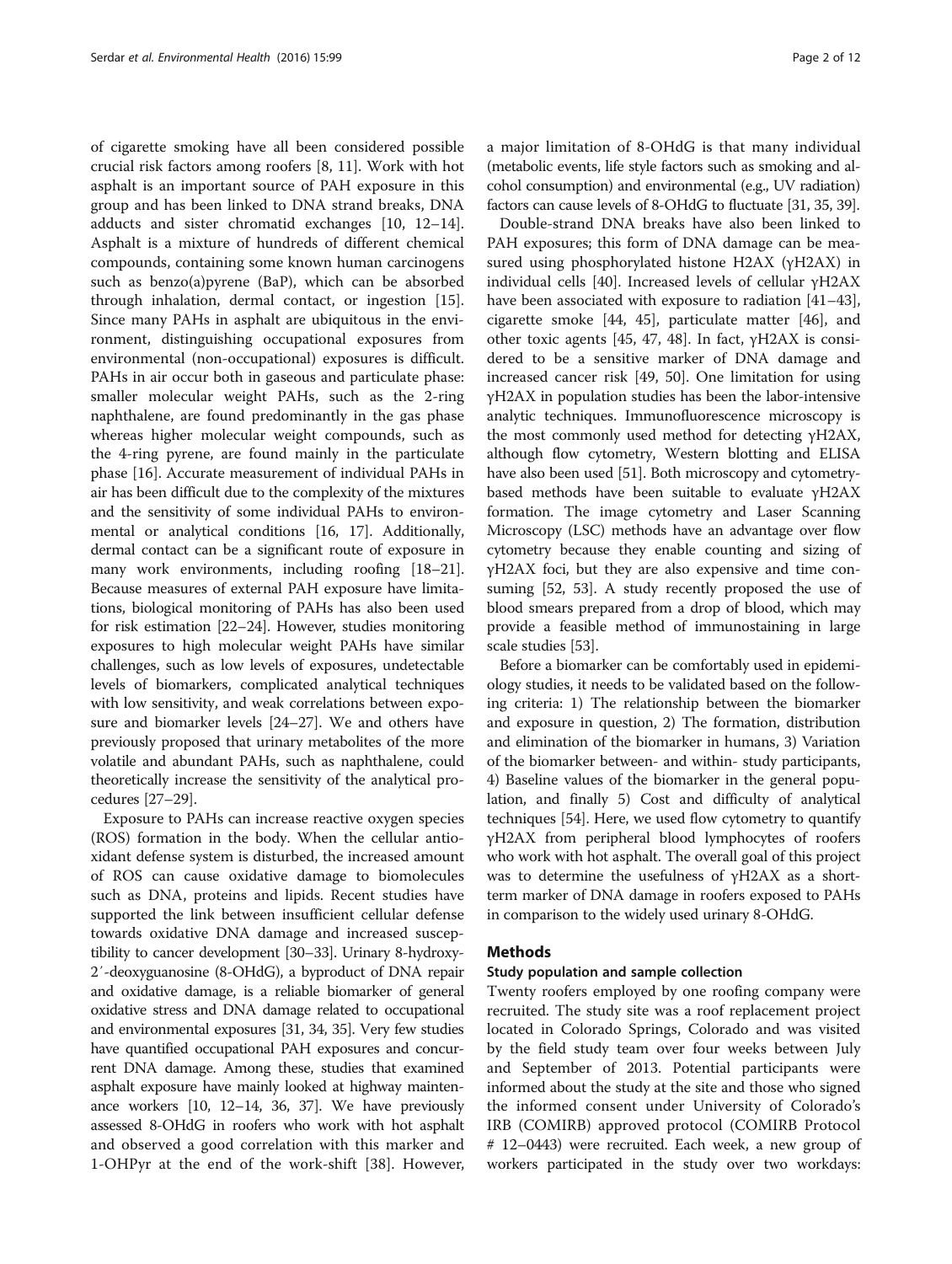Monday and Thursday. Study questionnaires were administered before and after the work-shift in either English or Spanish; the latter applied by a Spanish speaking interviewer. Biological samples (urine and blood) were collected before and after 6 h of work. Study participants also provided hand wipes (with 3 ml sun flower oil) at each sampling period. Information on personal characteristics (age, height, weight, etc.), life-style factors (smoking, dietary PAH exposures, alcohol consumption), use of protective equipment during the study day (such as gloves, masks, etc.) and specific work tasks performed during the day (removing old roof, applying new roof) were collected via questionnaires. The before-work questionnaire focused on non-occupational sources of PAH exposures and the after-work questionnaires contained more detailed questions on work practices. Both of these questionnaires are provided in Additional file [1](#page-8-0).

After the completion of morning questionnaires and collection of biological samples, the participants were given lightweight vests with air monitors to collect air samples from within each worker's breathing zone air during the shift. The participants were then asked to return to their work. After 6 h of work participants returned the vests with the air monitors. The total number of samples collected from 20 participants is as follows: 79 urine, 79 blood, 40 air, and 79 dermal wipes. One of the participants had to leave the site on the second study day due to a family emergency and could not provide samples that afternoon (period 4).

#### Air PAHs

Polycyclic aromatic hydrocarbons (PAHs) in ambient air were measured within the breathing zone of workers via personal sampling. Particle-bound PAHs, 4-ring and above, were collected using personal sampling pumps (SKC XR5000) fitted with  $PM<sub>2.5</sub>$  sampling inlets (model 2.05, Mesa Labs, Inc.) and 37 mm Teflon filters. Gasphase PAHs were collected immediately downstream of the filters using standard adsorbent tubes (XAD-2, 2 section, 75/150 mg sorbent). Method details are provided in Additional file [2.](#page-8-0)

#### PAH metabolites and creatinine in urine

PAH metabolites were analyzed using an automated solid-phase extraction based on a method developed by Romanoff [\[55\]](#page-10-0). Details for the analysis of metabolites and urine creatinine are presented in Additional file [2.](#page-8-0)

#### PAH levels on dermal wipes

Dermal exposure samples were collected using a previously published hand washing method with sunflower oil [\[56\]](#page-10-0). Details are presented in Additional file [2](#page-8-0).

#### Lymphocyte γH2AX flow cytometry

Methodological details on processing of peripheral blood samples are described in Additional file [2](#page-8-0). Lymphocyte samples  $(n = 80)$  were tested to evaluate levels of γH2AX. This method was optimized by treating fresh lymphocytes, in triplicate from one volunteer who was not a roofer, with various amounts of  $H_2O_2$  (0.02-0.24 mM) and freezing via the same method described above. Frozen samples were thawed in a 37 °C water bath (VWR, Radnor, Pennsylvania) and 500,000 cells were added to wells in a round-bottom 96 well plate (Nunc, Roskilde, Denmark). Freezing media was removed and cells were washed 3 times with PBS. All washes and buffer removals involved a 600 g spin for five minutes at room temperature. Cells were then fixed with 200 μL BD Cytofix fixation buffer (BD Biosciences) and incubated for 15 min at room temperature. Next, the fixative was removed, and cells were washed twice with 200 μL of PBS. Cells were then permeabilized with 200 μl −20 °C Perm Buffer III (BD Biosciences) for 5 min at RT. After one wash in 200 μL of 1x perm/wash buffer (BD Biosciences), 200 μl of 1x stain buffer (BD Biosciences) was added to each well to block non-specific binding. After 20 min at room temperature the cells were washed two times with 200 μl of Perm/ Wash buffer. Next, 100 μl stain buffer and 5 μl BD antibody (557782, Alexa Fluor 488 Mouse IgG1 k Isotype control and 560445, Alexa Fluor 488 Mouse anti- γH2AX IgG1 κ) were added and cells were incubated for 60 min at room temperature in the dark. After antibody removal, wells were washed three times with 200 μl of 1x perm/ wash buffer. Finally, the cells were resuspended in 300 μl FACS fix (1x PBS with 0.1 % sodium azide and 4 % formaldehyde) and read with CFlow Plus software on a C6 flow cytometer (Accuri Cytometers, Ann Arbor, Michigan). All samples were run in triplicate and results are given in mean fluorescence intensity (MFI) of the lymphocyte gated FL1 channel (Fig. [1](#page-3-0)). Control antibody values were subtracted from γH2AX antibody values to determine final MFI for each sample. Positive control samples were obtained by treating volunteer lymphocytes with hydrogen peroxide  $(H_2O_2)$ . Plots for publication were made using the FCS Express4 Flow Research Edition software. Figure [2](#page-3-0) presents γH2AX MFI in peripheral blood lymphocytes of one laboratory volunteer (not a roofer and nonsmoker) collected over three consecutive days and treated with varying doses (0.02-0.25 mM) of H2O2 on each day. We observed a positive dose–response between H2O2 treatment and γH2AX MFI that ranged from 692 MFI at zero H2O2 to 4000 MFI at 0.25 mM H2O2 (Fig. [2\)](#page-3-0).

#### Statistical analyses

All statistical analyses were conducted using SAS system software (version 9.4; SAS Institute, Cary, NC) at a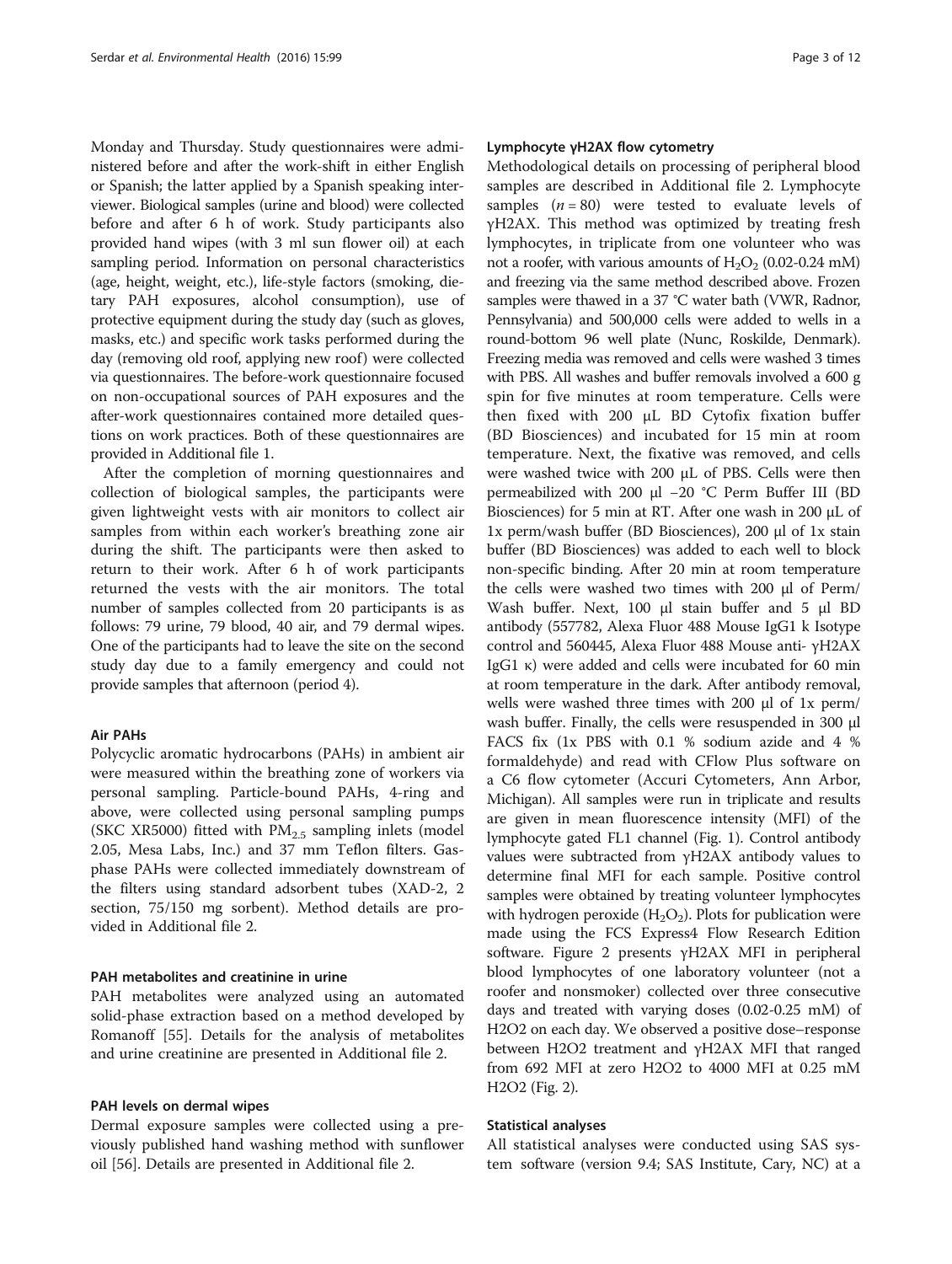<span id="page-3-0"></span>

significance level of 0.05. All tests were performed after (natural) logarithmic transformation of urinary analytes (PAH metabolites, creatinine, 8-OHdG), γH2AX and PAH levels (air and dermal wipe) to satisfy the normality assumption, and data were summarized as geometric means (GMs) and geometric standard deviations (GSDs). Average levels of naphthalene and pyrene in personal breathing zone samples or on dermal wipes were compared between the two study days or between smokers and nonsmokers for each day, using Student's t-tests. Specific contrasts (with alpha = 0.05) were applied to test for differences in log-transformed mean levels of urinary biomarkers and DNA damage measures by sampling period (before and after the work-shift on first and second day) and cigarette smoking status. For this purpose, a two-way analysis of variance (ANOVA) procedure was applied for each day separately. For each sampling day, Pearson's correlation coefficients (with 95 % CI) were used to measure the strength of association between different pairs of exposure and biomarker measurements.

In personal air samples using filters (FLT) 42.5 % of naphthalene measurements and 35 % of benzo(e)pyrene measurements were below limit of detection (LOD). For personal air XAD samples 42.5 % of pyrene was below

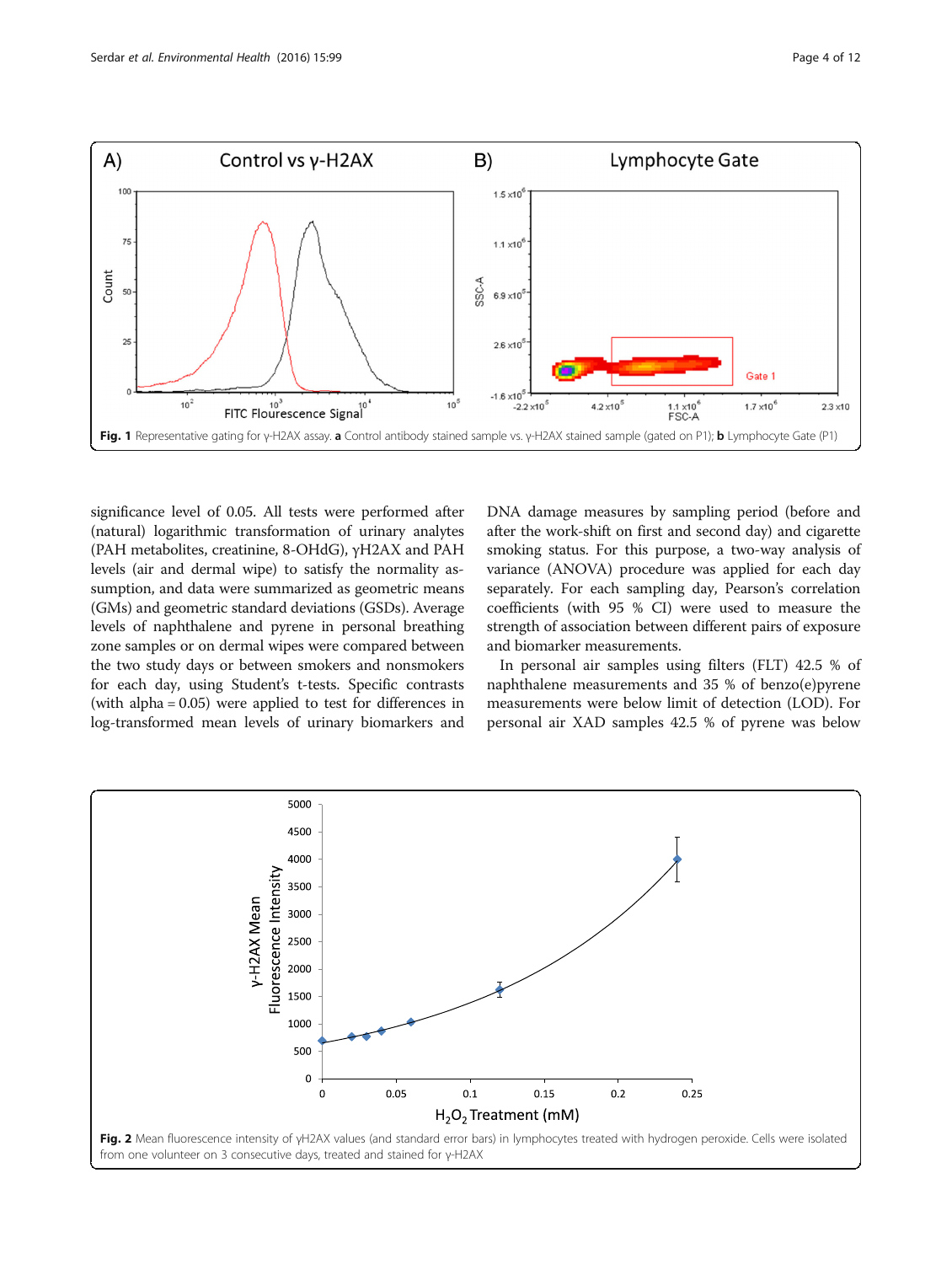LOD, while naphthalene was detected in all of the XAD samples. For dermal wipes, 3.5 % for naphthalene samplers were below LOD and pyrene was detected in all of the samples. Measurements of γH2AX (lymphocytes) and 8-OHdG (urine) were above detection limit for all of the samples. For urinary biomarkers: 1-OHPyr was below LOD in 24 % of the samples while 1-OHNap was below LOD in one urine sample (1.2 %). 2-OHNap and creatinine were both detected in all of the urine samples. For samples that were below the LOD, a proxy measurement was assigned using the value of LOD/ $\sqrt{2}$  before statistical analyses [\[57](#page-10-0)].

Information for a number of general and work-related variables was collected via questionnaires (Additional file [1\)](#page-8-0). The general variables included the following: cigarette smoking status, demographic variables (age, race/ethnicity), possible dietary exposure to PAHs (number of servings for consumption of grilled, broiled or smoked meat/fish/chicken within the last 24 h), and number of alcoholic drinks consumed within the last 24 h. The work related variables included the following: removal of old roof (yes/no), application of new roofing (yes/no), work with hot asphalt (yes/no), work as kettleman (yes/no), exposure to diesel exhaust during day's work (yes/no), percent of time when gloves or a face mask was used, if clothing was short-sleeved or long-sleeved, if hands were washed anytime during work prior to sampling (yes/no), if any solvents or other chemicals were used to clean skin (yes/ no), and if the roofer experienced skin burn due to contact with hot asphalt (yes/no).

Repeated-measures general linear mixed modeling (PROC MIXED) was used to examine associations between DNA damage measures (γH2AX and 8-OHdG) and sampling period (before/after work on two separate sampling days) adjusting for confounders. For the general linear mixed models only confounders with values at the four different sampling periods were considered. Candidate variables that were considered amounted to eight variables for the model of γH2AX (urinary biomarkers: 1-OHNap, 2-OHNap, and 1-OHPyr; dermal levels of naphthalene and pyrene; sampling period, age, and cigarette smoking status), and nine variables for the model of urinary 8-OHdG (urinary biomarkers: 1- OHNap, 2-OHNap, and 1-OHPyr; dermal levels of naphthalene and pyrene; sampling period, age, and cigarette smoking status, and urinary creatinine), plus the two-way interactions between urinary biomarkers and cigarette smoking in both models. The most likely candidate variables were screened as follows. First, DNA damage measures were regressed on each covariate separately and variables that suggested significant contributions  $(p < 0.10)$  were retained. Backward selection of all retained independent variables and their plausible two-way interactions were used to achieve final models (using a significance level of  $p < 0.05$ ). Multivariable models had the general form:

$$
Y_{ij} = \alpha + b_i + \sum_{k=1}^{p} \beta_k X_{ik} + f(\text{period}_j) + \varepsilon_{ij}
$$

where  $Y_i$  represents the subject-specific mean of logtransformed levels of  $\gamma$ H2AX (or 8-OHdG) for the  $i^{th}$ subject at sampling period  $j^h$ ,  $\alpha$  is the intercept representing the average level of  $Y_i$  when all independent variables are zero for an average worker,  $b_i$  is the random intercept for subject i that captures the heterogeneity between individuals,  $\beta_k$  is the regression coefficient for the  $k^{th}$  independent variable  $X_{ik}$  for the  $i^{th}$ subject, and  $\varepsilon_{ii}$  is the error term. Given the sample size of 80 measurements from 20 individuals, a linear mixed model with about 4–6 predictors will likely be a stable model. Estimates of the percentage of variance explained by each of the significant covariates in the linear mixed models were calculated using the conditional and marginal formulas of  $\mathbb{R}^2$  [[58](#page-10-0)]. The intraclass correlation coefficients (ICC) were estimated for final models of each DNA damage measure, using ICC = between-subject variance/(between-subject variance + within-subject variance).

#### Results

Levels of DNA damage markers were at higher concentrations in samples collected after work when compared to those observed before work. The overall difference between post-shift and pre-shift levels was 1.7-fold for urinary 8-OHdG (3972.3 and 2367.3 μg/g creatinine, respectively,  $p$ -value < 0.0001 for difference). When divided by smoking status, post-shift levels of 8-OHdG remained to be higher than those observed pre-shift in nonsmokers (3714.5 and 2368.5 μg/g creatinine, respectively) and in smokers  $(4146.4 \text{ and } 2344.9 \text{ µg/g creati-}$ nine, respectively), difference was statistically significant for both groups ( $p < 0.05$ ). The overall difference between post-shift and pre-shift levels was smaller for γH2AX (1157.7 and 1229.7 MFI, respectively,  $p = 0.048$  for test of difference) and remained small in nonsmokers (1164.4 and 1107.7 MFI, respectively,  $p = 0.2$ ) and in smokers  $(1286.9 \text{ and } 1188.0 \text{ mF1},$  respectively,  $p = 0.09$ ).

Figure [3](#page-5-0) presents average γH2AX MFI in peripheral blood lymphocytes collected from roofers during the study. Average pre-shift MFI was 1081 on Monday and 1150 on Thursday among nonsmokers. On Monday, we observed an increase in γH2AX MFI over the work shift in both smokers and nonsmokers (Fig. [3a\)](#page-5-0). On Thursday, however, only levels in smokers increased during work hours while levels of γH2AX in nonsmokers remained similar after work (Fig. [3b\)](#page-5-0). When average levels were compared using two-way ANOVA, the highest levels of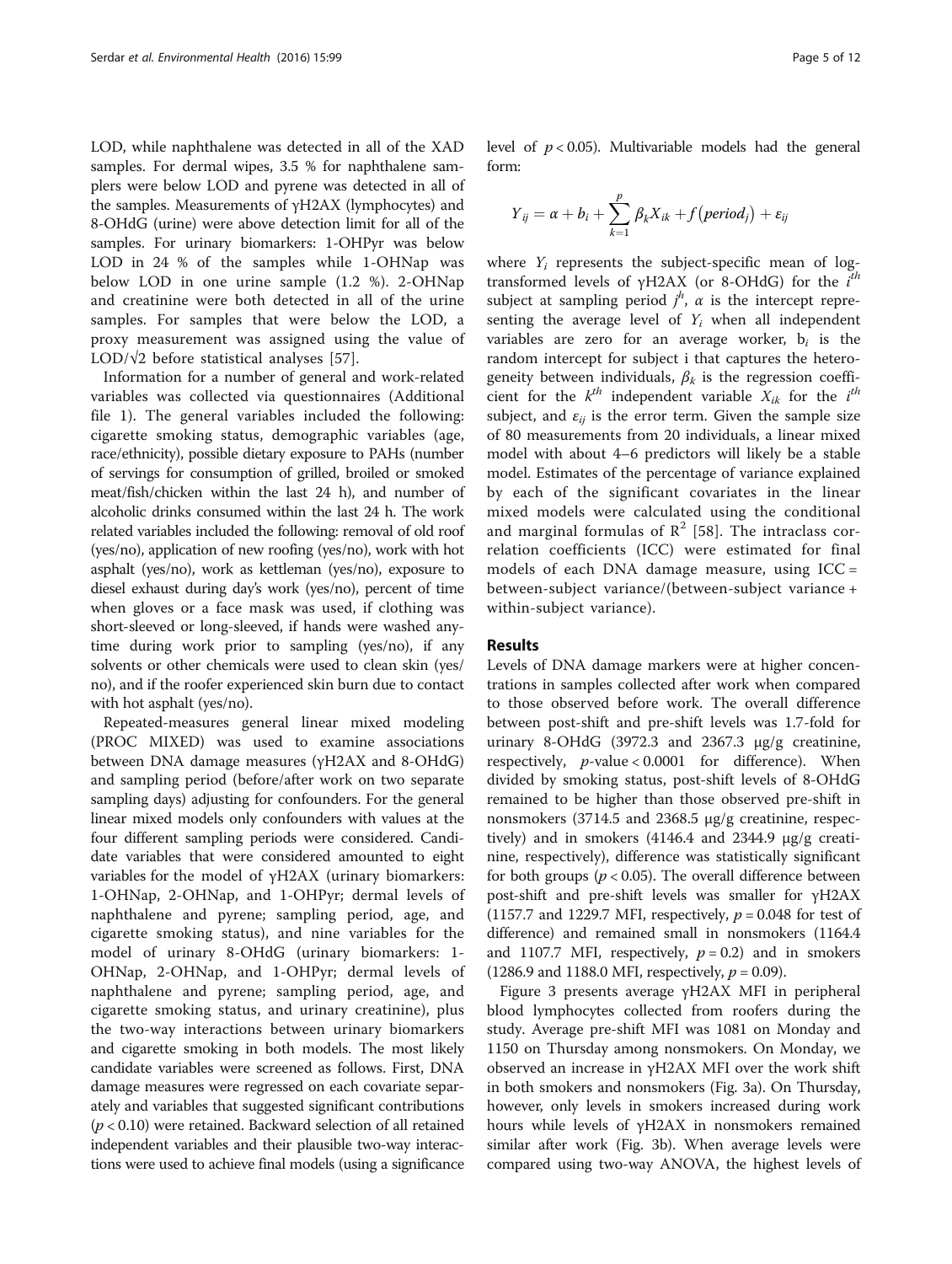<span id="page-5-0"></span>

γH2AX MFI were observed in smokers after work, while the lowest levels were observed among nonsmokers before work (Fig. 3).

Among PAHs in the gaseous phase (obtained via XAD adsorbent tubes), naphthalene was the most abundant PAH, quantified in all of the samples. Pyrene on the other hand, was only quantified in 57.5 % of the XAD samples. For PAH measurements obtained from filters (representing particulate phase) the most abundant compound was benzo(e)pyrene quantified in 65 % of all samples, followed by naphthalene quantified in 57.5 %. Only 35 % of filter samples had quantifiable levels of pyrene. Table 1 presents geometric mean levels of selected PAHs by study day. Cigarette smokers had higher exposure levels for most PAHs, particularly on Thursday, but the differences between levels in smokers

Table 1 Geometric means (and geometric standard deviations) of PAH measures in personal air samples (ng/m<sup>3</sup>) collected over the work hours (A) and PAH levels in dermal wipes (μg/wipe) collected before and after work (B)

| A. Airborne exposure measurements ( $n = 40$ ) |                                                                                                        |               |       |  |  |
|------------------------------------------------|--------------------------------------------------------------------------------------------------------|---------------|-------|--|--|
|                                                | Naphthalene (ng/m <sup>3</sup> , XAD)                                                                  | 361.4 (2.9)   |       |  |  |
|                                                | Pyrene (ng/m <sup>3</sup> , XAD)                                                                       | 2.3(7.5)      |       |  |  |
|                                                | Naphthalene (ng/m <sup>3</sup> , FLT)                                                                  | 0.78(2.7)     |       |  |  |
|                                                | Benzo(e)pyrene (ng/m <sup>3</sup> , FLT)                                                               | 3.5(8.9)      |       |  |  |
|                                                | B. Dermal exposure measurements collected before ( $n = 40$ ) and after<br>the work shift ( $n = 39$ ) |               |       |  |  |
|                                                | PAH (µg/wipe)                                                                                          | <b>Before</b> | After |  |  |

Pyrene 0.15 (1.5) 0.35 (2.4)<sup>\*</sup> FLT PAHs in particulate phase from filters, XAD PAHs in gaseous phase from XAD adsorbent tubes

Naphthalene 0.32 (1.3) 0.32 (1.3)

 $p^*$  < 0.0001 when compared to before work levels

and nonsmokers were not statistically significant (see Additional file [3](#page-8-0): Table S1).

Levels of naphthalene on dermal wipes did not differ significantly before or after the work on both study days (Table 1B). Levels of pyrene, however, significantly increased over work hours (Table 1B).

Table 2 presents geometric mean levels of urinary biomarkers before and after work by week day. On Monday, levels of 1-OHPyr and 8-OHdG were higher in the afternoon (3- and 2-fold, respectively), when compared to levels observed in morning samples. Urinary 1-OHPyr levels increased during work on Thursday as well, but this was not observed for urinary 1- and 2-OHNap (Table 2).

All urinary biomarkers were higher after work on Monday in both smokers and nonsmokers, but the postshift to pre-shift difference was statistically significant only for urinary 1-OHPyr and 8-OHdG in smokers (Additional file [3:](#page-8-0) Table S2). On Thursday, levels of urinary biomarkers increased over work hours in nonsmokers, with a statistically significant difference observed

Table 2 Geometric means (and geometric standard deviations) of urinary biomarkers (μg/g creatinine) and of γH2AX (from lymphocytes) in samples collected before and after work on both study days

| Biomarker                | Monday                             |                            | Thursday                           |                 |
|--------------------------|------------------------------------|----------------------------|------------------------------------|-----------------|
|                          | Before $(n = 20)$ After $(n = 20)$ |                            | Before $(n = 20)$ After $(n = 19)$ |                 |
| 1-OHNap                  | 13,766.6 (4.3)                     |                            | 24,343.0 (3.2) 17,500.8 (2.8)      | 18,769.7 (4.5)  |
| 2-OHNap                  | 54,176.4 (2.0)                     |                            | 73,130.4 (2.5) 73,130.4 (2.0)      | 73,130.4 (2.1)  |
| 1-OHPyr                  | 706.3 (3.7)                        | $2100.6*$ (3.0)            | 1032.8 (4.5)                       | 1790.0 (3.7)    |
| 8-OHdG                   | 2186.4 (1.8)                       | 4105.2* (1.4) 2565.7 (1.4) |                                    | $3866.1*$ (1.5) |
| yH2AX (MFI) 1118.8 (1.2) |                                    | $1224.1*$ (1.1)            | 1188.0(1.1)                        | 1236.4 (1.2)    |

 $p < 0.05$  when compared to pre-shift levels within the same day. MFI mean fluorescence intensity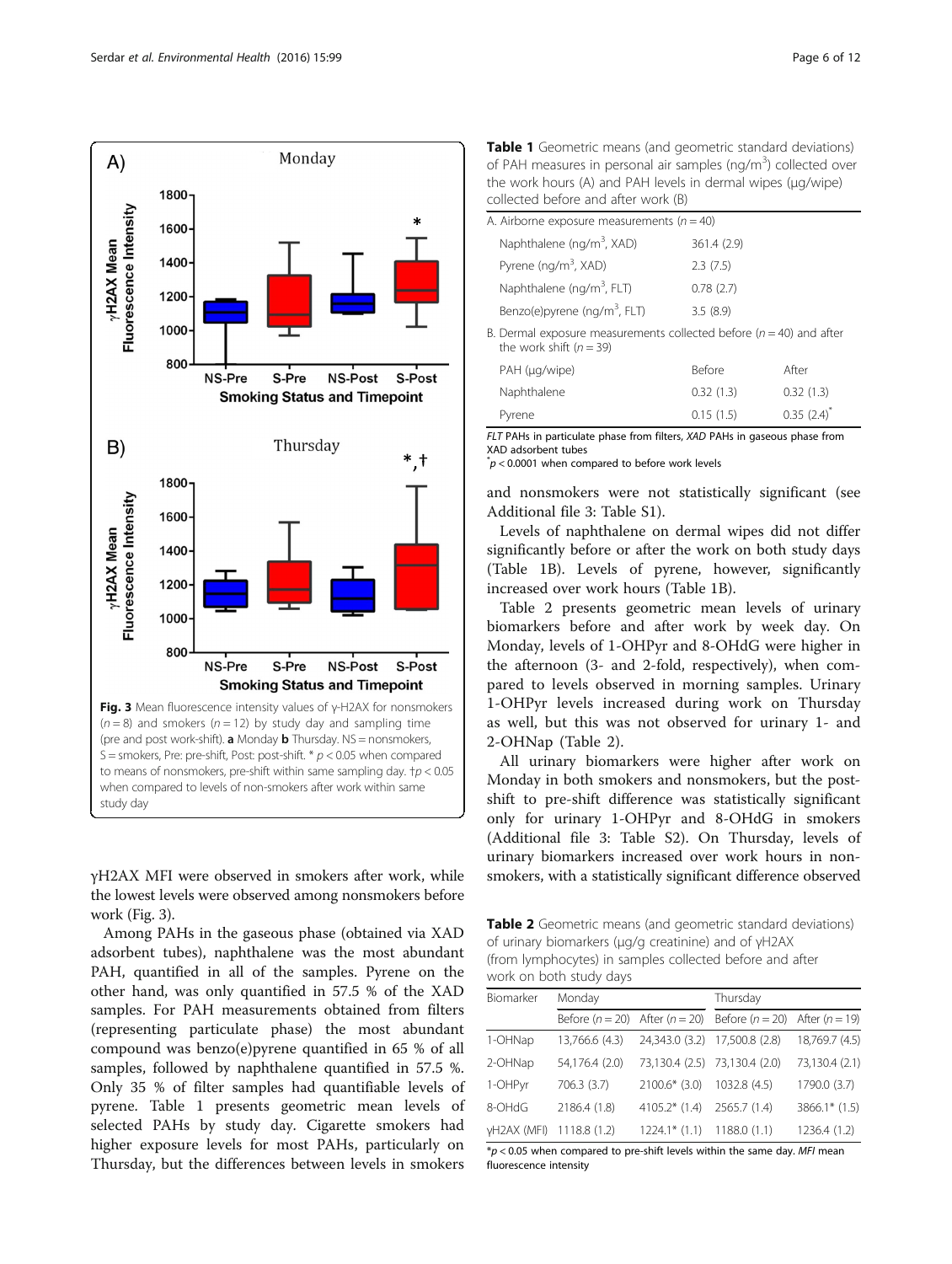for urinary 8-OHdG ( $p = 0.005$ , Additional file [3:](#page-8-0) Table S2). For smokers, the pattern was different; highest levels of urinary 1- and 2-OHNap were observed in the morning and diminished during work hours (Additional file [3:](#page-8-0) Table S2).

Pearson correlation coefficients between pairs of log-transformed values of PAHs observed in air, dermal wipes, and in urine and post-shift measures of DNA damage are presented in Additional file [3](#page-8-0): Table S3. While measurements of γH2AX correlated with those of urinary 1- and 2-OHNap on Thursday, no other significant correlation was observed between measures of exposure, metabolites or DNA damage (Additional file [3](#page-8-0): Table S3).

Table 3 presents results of final mixed-effects linear regression models of γH2AX and urinary 8-OHdG in samples collected from 20 roofers at four different sampling periods (period  $1 =$  Monday before work,  $2 =$ Monday after work,  $3 =$ Thursday before work,  $4 =$ Thursday after work). None of the dermal exposure measures and urine biomarkers were significant predictors

Table 3 Linear mixed effects models of DNA damage measures in roofers (samples from 20 workers at 4 sampling periods,  $n = 79$ 

|                                               | Estimate (SE) | $p$ -value |
|-----------------------------------------------|---------------|------------|
| A) Model for yH2ax <sup>a</sup> (lymphocytes) |               |            |
| Fixed effects                                 |               |            |
| Intercept                                     | 6.97(0.04)    | < 0.0001   |
| Smoker (yes/no)                               | 0.085(0.04)   | 0.04       |
| Period 2 (Monday, after work)                 | 0.09(0.03)    | 0.008      |
| Period 3 (Thursday, before work)              | 0.06(0.03)    | 0.06       |
| Period 4 (Thursday, after work)               | 0.1(0.03)     | 0.006      |
| Period 1 (Monday, before work)                | $0$ (ref.)    |            |
| Random effects                                |               |            |
| Between-subject variance                      | 0.006(0.002)  | 0.02       |
| Within-subject variance                       | 0.011(0.002)  | < 0.0001   |
| Intraclass correlation coefficient %          | 35.3          |            |
| B) Model for 8-OHdG <sup>a</sup> (urine)      |               |            |
| Fixed effects                                 |               |            |
| Intercept                                     | 6.99(0.19)    | < 0.0001   |
| Urine creatinine <sup>a</sup> (g/L)           | 0.68(0.08)    | < 0.0001   |
| Period 2 (Monday, after work)                 | 0.55(0.12)    | < 0.0001   |
| Period 3 (Thursday, before work)              | 0.13(0.12)    | 0.27       |
| Period 4 (Thursday, after work)               | 0.50(0.12)    | 0.0002     |
| Period 1 (Monday, before work)                | $0$ (ref.)    |            |
| Random effects                                |               |            |
| Between-subject variance                      | 0.007(0.02)   | 0.32       |
| Within-subject variance                       | 0.14(0.03)    | < 0.0001   |
| Intraclass correlation coefficient %          | 4.8           |            |

<sup>a</sup> Analyses are done after (natural) logarithmic transformation

of either γH2AX or of 8-OHdG in the mixed-effects models and were not retained in final models. For measures of γH2AX, sampling period and cigarette smoking status were significant predictors. Being a smoker corresponded to an 8.5 % increase in logged γH2AX measurements (Table 3). The percentage of the betweenworker variation of γH2AX in the log scale was 35.3 % of the total variance (intraclass correlation  $coefficient = 35.3$  %, Table 3).

Based on our model (see Table 3) the predicted mean value of γH2AX in samples collected on a Monday afternoon from roofers who are smokers can be calculated as follows:  $ln(yH2AX) = 6.97$  (intercept) + 0.085 (smoker) + 0.09 (Period 2) = 7.14 and thus γH2AX = 1261.4 MFI.

For γH2AX, according to the conditional  $\mathbb{R}^2$ , 44.3 % of the variation was explained by sampling period alone whereas 45.4 % was explained by period and smoking status; the marginal  $\mathbb{R}^2$  estimates for these models were 7.6 and 16.4 %, respectively (data not shown).

In models of urinary 8-OHdG measurements, cigarette smoking was not a significant predictor, but urine creatinine had a great impact on the levels and was kept in final models. Sampling period also remained a significant predictor. When compared to Monday morning, levels collected on Monday afternoon corresponded to 55 % higher levels of urinary 8-OHdG, and levels collected at the end of the week (period 4) were increased by 50 %. The percentage of the betweenworkers variation of 8-OHdG in the log scale was 4.8 % of the total variance (Table 3).

Based on our model (see Table 3) the predicted mean value of 8-OHdG in urine samples collected on Monday afternoon from roofers with an average urine creatinine value of 0.1 g/L can be calculated as follows:  $ln(8-OHdG \mu g/L) = 6.99$  (intercept) + 0.68  $*$  0.1 (creatinine,  $g/L$ ) + 0.55 (period 2) = 7.608 and thus, urine  $8$ -OHdG = 2014.3 μg/g creatinine.

For the analysis of logged 8-OHdG, according to the conditional  $\mathbb{R}^2$ , 18.8 % of the model variation was explained by period alone whereas 56.9 % was explained by period and urine creatinine; the marginal  $\mathbb{R}^2$  estimates for these models were 8.2 and 54.7 %, respectively (data not shown).

#### **Discussion**

We have recently shown that urinary 8-OHdG is a promising biomarker reflecting early effects of occupational exposures to PAHs during a single work day [\[38](#page-10-0)]. Here we expand our work to include another distinct measure of DNA damage, γH2AX. While the assessment of γH2AX has been previously used in experimental studies with human cell lines [[59](#page-10-0)–[66](#page-10-0)], this is the first attempt to link human occupational exposures to increased levels of γH2AX. This study is also the first to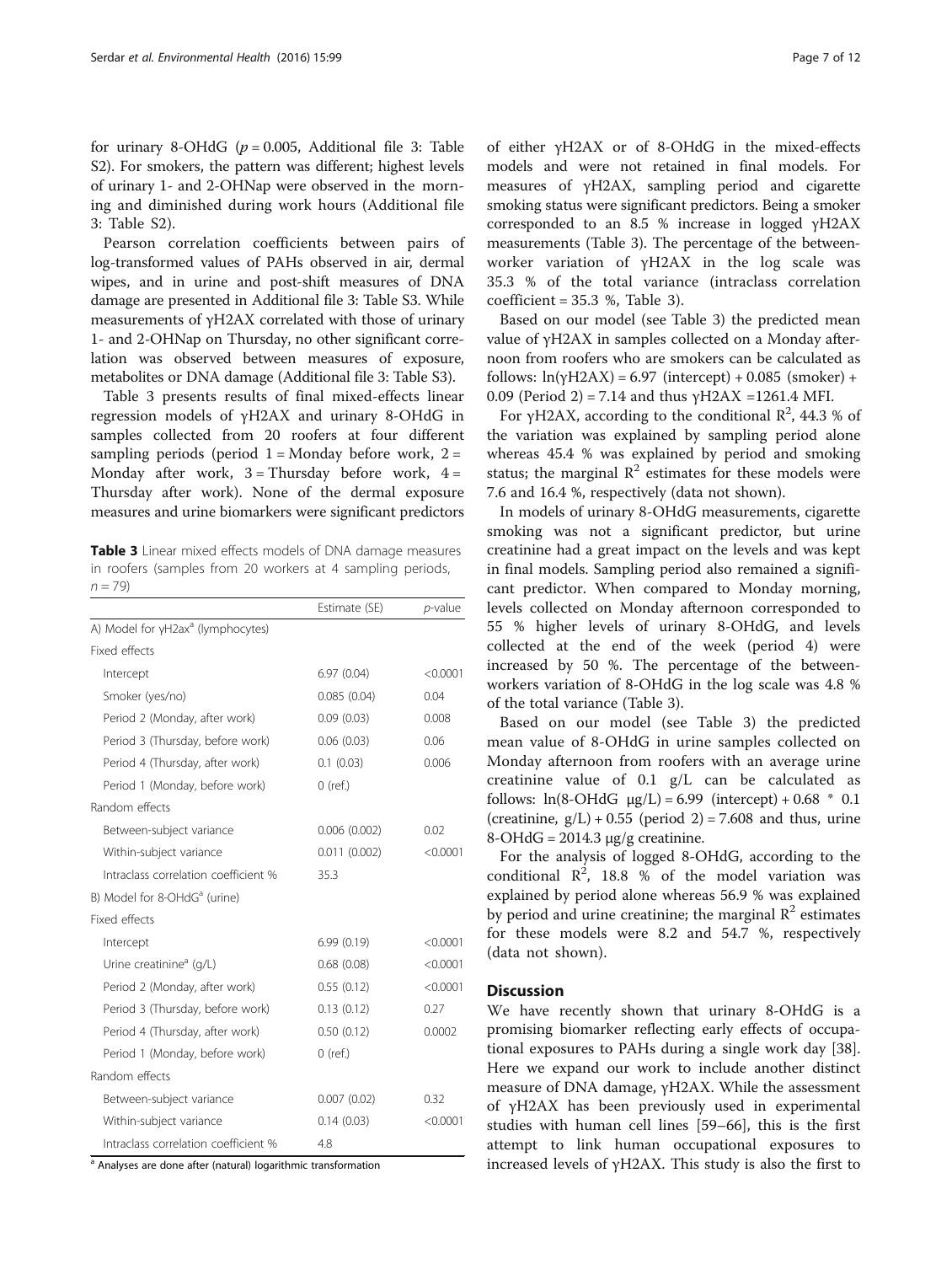apply high-throughput flow cytometry to quantify γH2AX in peripheral lymphocytes of workers making it a more feasible option for population-based research. Our results support the idea that work with hot asphalt contributes to higher levels of oxidative DNA damage and DNA double-strand breaks. This effect was more obvious among nonsmokers and on the first week day.

In this study, sampling period, reflecting four different time points within one workweek, was an important predictor of both DNA damage markers. Other important predictors were cigarette smoking for γH2AX and urinary creatinine for urinary 8-OHdG. Our results once again support that urinary 8-OHdG is highly affected by urine dilution. This is an important concern since many times roofers are exposed to heat and can be dehydrated during the course of a single work day.

We also observed that about 35.3 % of the unexplained variance of γH2AX was between subjects, while this number was only 4.8 % for urinary 8-OHdG. The proportion of within-subject variance appears larger for urinary 8-OHdG. These two measures cannot be directly compared as they reflect different types of DNA damage (while γH2AX is a measure of DNA double-strand breaks, 8-OHdG is a measure of oxidative DNA damage) and are measured in different biological media (γH2AX from lymphocytes and 8-OHdG in urine). However, a low ICC value reflects high within-individual variation of a biomarker and is a sign of poor reproducibility [\[67](#page-11-0)]. Other studies also reported high intra-individual variation for urinary 8-OHdG, including in urine samples collected over 24 h [\[68](#page-11-0)–[70\]](#page-11-0). Urinary 8-OHdG is influenced by many individual factors, such as cigarette smoking, dietary factors, or diurnal fluctuations, which may explain some if this high intra-individual variation. Cigarette smoking was not a significant predictor of 8-OHdG levels in our study, but it is possible that other individual factors may have contributed to its variation.

Levels of pyrene on dermal wipes were higher after work when compared to before work measures. This increase was not observed for naphthalene. Consistently, urinary 1-OHPyr levels significantly increased over work hours on Monday, while the increase in urinary naphthalene metabolites was small. Naphthalene is the most abundant PAH in many environments and naphthalene based biomarkers can potentially increase sensitivity of assays. However, our results in this population suggest that environmental influences and cigarette smoking can overwhelm those of occupational exposures to naphthalene. Results of this study are consistent with our previous findings that urinary 1-OHPyr is a promising biomarker of occupational exposures in roofers and that dermal contact can be an important exposure route [\[38\]](#page-10-0).

Urinary metabolites of PAHs, particularly urinary 1- OHPyr, are established biomarkers of occupational exposures. Overall, levels of PAH exposures in this study were lower than previous reports in asphalt exposed workers [\[71](#page-11-0), [72](#page-11-0)]. While naphthalene metabolites were comparable to levels observed in our prior work with roofers, post-shift levels of urinary 1-OHPyr were much lower in the current study [\[38\]](#page-10-0). Here, the highest concentration of urinary 1-OHPyr was observed among nonsmokers in post-shift samples collected on Monday (333.6 ng/l). This is comparable to pre-shift levels of nonsmokers (213 ng/l) observed in our prior work [[38](#page-10-0)] where the highest average levels of post-shift 1-OHPyr was measured as 1002 ng/l in smokers [[38\]](#page-10-0). In fact, levels of urinary 1-OHPyr in this study are comparable to those observed in the general population [[73](#page-11-0), [74](#page-11-0)].

Despite the increase in urinary biomarkers during work hours, we did not observe consistent correlations between measures of exposure, urinary metabolites, and DNA damage, making it difficult to reach a final conclusion on the association between exposure and biomarkers. However, this is possibly related to the overall low occupational exposures observed during the study period. Consistently, Monday morning levels of urinary 8-OHdG were are approximately 36-fold lower than those observed in our previous study in roofers [\[38](#page-10-0)].

Cigarette smoking is an important factor to consider when analyzing γH2AX. The correlation between γH2AX and urinary metabolites of naphthalene on the second study day was possibly due to their common association with cigarette smoking. This is supported by the fact that levels of urinary 1- and 2-OHNap among smokers were much higher before the work shift on Thursday when compared to levels after the work. It is tempting to limit future evaluations to nonsmokers. However, considering the high proportion of smokers [[11\]](#page-9-0) and the challenges of recruiting participants, such a restriction would be impractical in the roofer population. We believe that the best approach is to observe and record cigarette smoking habits and evaluate it as a possible confounder in final analyses.

There are some limitations of this study that constrain the interpretation of results. The most important limitations are the low levels of exposure observed during the study period and the small number of participants. Repeated sampling at four different time points, however, provided us with a larger effective sample size. We also used ANOVA to test for differences between measurements conducted before and after the work shift without adjustment for repeated measures. While before and after-work samples do not reflect identical conditions, they are also not independent. However, this was only a preliminary approach that has been addressed by the use of linear mixed models where the specific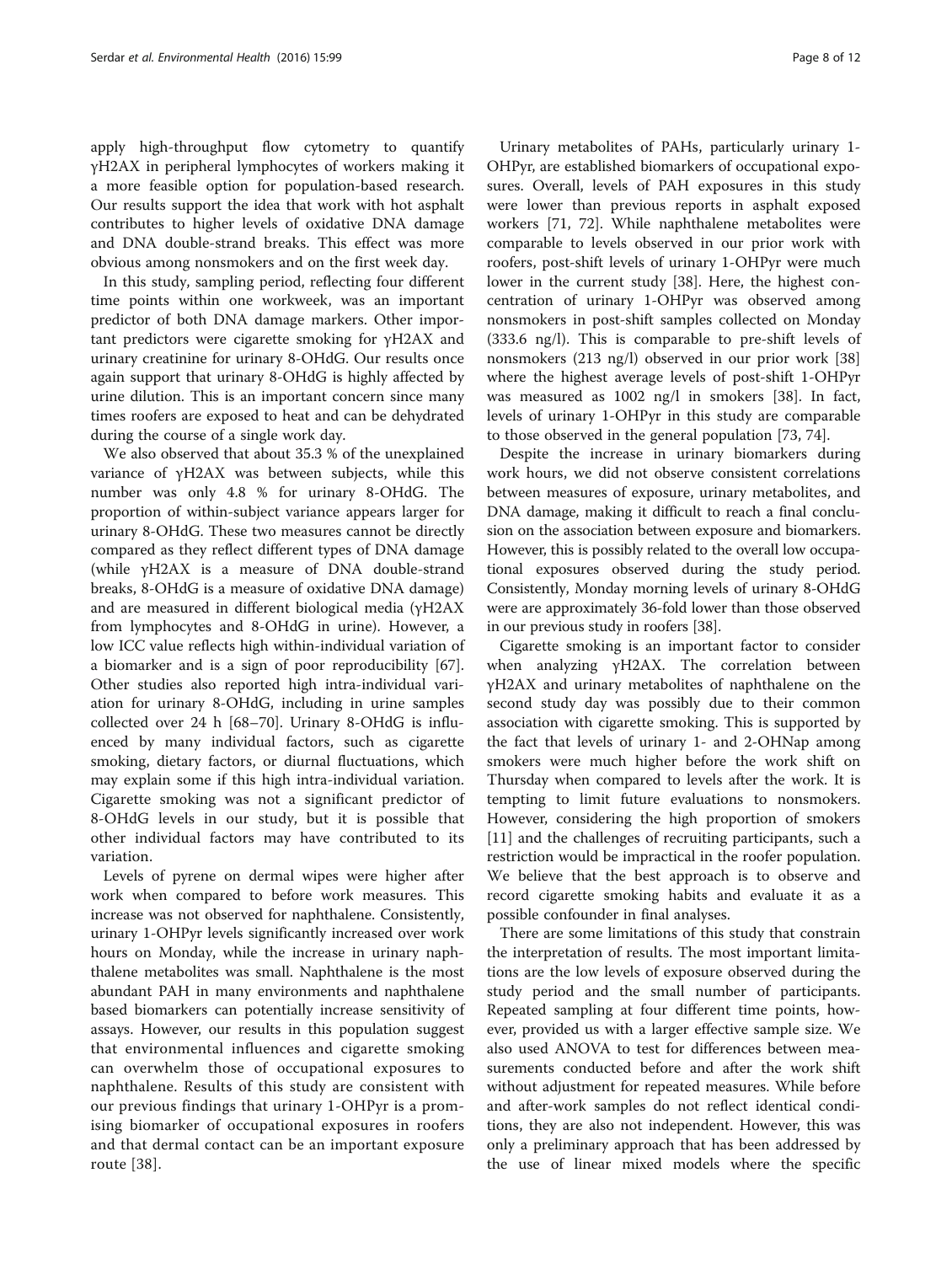<span id="page-8-0"></span>contrasts of interest have been tested. We also recognize that we are conducting some hypothesis tests without adjustment for multiple comparisons, which in turn might produce a few false positive associations.

Another limitation is the widespread environmental exposure to PAHs and other toxicants that cause DNA damage. 1-OHPyr has been widely viewed as the gold standard biomarker of PAH exposures [[75](#page-11-0)–[77](#page-11-0)]. Naphthalene is present mostly in the gaseous phase and is mainly absorbed through inhalation; pyrene, on the other hand exists both in gas and particulate phase and can be absorbed through inhalation and dermal contact [[21\]](#page-9-0). Usefulness of naphthalene metabolites can be limited if non occupational exposures are common or if occupational exposure is predominantly through the dermal route, in which case urinary 1-OHPyr may serve as a better biomarker.

The PAH biomarkers studied here reflect short-term exposures. The estimated elimination half-lives for urinary 1- & 2-OHNap and 1-OHPyr are around 4 h [[78](#page-11-0)] and 13 h [\[79](#page-11-0)], respectively. Because the focus of this study is to link short-term PAH exposures to short-term markers of DNA damage, the rapid elimination of these biomarkers is not expected to restrict our study results.

While γH2AX is an early response to genotoxic insults, a number of non-occupational factors can contribute to the DNA double strand breaks (DSBs), such as ultraviolet light (UV), environmental chemicals, and even endogenous triggers of DNA damage. Tobacco smoke, a common source of PAHs, is also a potent inducer of DSBs. With the high number of factors influencing γH2AX response, it is important to distinguish between baseline levels in the general population and γH2AX kinetics following specific exposures. Two types of γH2AX foci have been reported previously: the fast transient γH2AX foci associated with rapid repair which takes place within minutes or hours, and the residual foci that persist for several days or months [\[80](#page-11-0)]. The majority of DSBs are repaired during the fast phase usually within minutes, and only about 20 % are repaired during the slower phase [[80\]](#page-11-0). The persistent foci may be the result of slow repair or they may reflect unrepaired damage. Individual factors, such as gender, hormonal response, ethnicity and race, and life style factors (smoking and alcohol consumption), age, and age related diseases such as hypertension or cataracts [\[81](#page-11-0)] may further influence γH2AX repair kinetics [[82\]](#page-11-0). It is also possible that long term occupational exposures induce endogenous DSB formation and contribute to the persistent γH2AX response. When designing our study we aimed to evaluate exposure and DNA damage at four different time points. This was based on prior knowledge that pre-shift biomarker levels will be higher towards the end of the workweek than those measured at the beginning

[[83\]](#page-11-0). An additional benefit of keeping the four separate time points was the observation that behavioral or individual factors, such as cigarette smoking, can further influence DNA damage levels during the workweek.

#### Conclusion

Our overall goal was to explore the usefulness of γH2AX as a possible marker of DNA damage in workers exposed to PAHs using a high throughput flow cytometry assay. One of our evaluation criteria was its association with exposure data, which we could not observe for γH2AX. Urinary 8-OHdG, a commonly used marker of DNA damage, was also not associated with exposure levels in this group. It is possible that the relatively low levels of exposures may have impacted our analyses. As a second criterion, we evaluated the between- and within-subject variation of γH2AX. Here we observed that γH2AX has a smaller within-worker variation when compared to urinary 8-OHdG. Our analyses also confirmed that baseline values of γH2AX are easily detectable in this population, using an inexpensive method such as flow cytometry. Despite the lack of association with exposure data, we propose that γH2AX is a sensitive biomarker of early DNA damage related to occupational exposures. The low within-subject variation, easy and high throughput methodology makes γH2AX a feasible alternative in epidemiology studies. We perceive the need for additional studies to understand baseline values of γH2AX, between- and within-individual variation in different study populations, and the impact of developmental and degenerative diseases, as well as dietary, environmental, and life-style factors on this promising biomarker [\[80\]](#page-11-0). This will also help develop criteria to distinguish between transient and persistent γH2AX foci.

#### Additional files

[Additional file 1:](dx.doi.org/10.1186/s12940-016-0182-4) Before and after work questionnaires. (PDF 238 kb) [Additional file 2:](dx.doi.org/10.1186/s12940-016-0182-4) Supplementary Methods. (DOCX 22 kb)

[Additional file 3: Table S1.](dx.doi.org/10.1186/s12940-016-0182-4) Geometric means (and geometric standard deviations) of PAH measures in personal air samples (ng/m<sup>3</sup>) by study day and smoking status. Table S2. Geometric means (and geometric standard deviations) of urinary biomarkers (μg/g creatinine) in samples collected before and after work on both study days by smoking status. Table S3. Correlation between PAH exposure and biomarker data. Pearson correlation coefficients (and p-values) of log transformed measurements are presented for Monday (upper clear cells) and Thursday (lower grey shaded cells) post-shift samples. Urinary PAH metabolites and 8-OHdG are adjusted for urine creatinine.  $FI = filter/particulate phase$ XAD = adsorbent tube/gaseous phase, DERM = dermal wipe samples. (DOCX 36 kb)

#### Abbreviations

1-OHNap: 1-hydroxynaphthalene; 1-OHPyr: 1-hydroxypyrene; 2-OHNap: 2-hydroxynaphthalene; 8-OHdG: 8-hydroxy-2′-deoxyguanosine; ANOVA: Analysis of variance; BaP: benzo(a)pyrene; ELISA: Enzyme-linked immunosorbent assay; FLT: Filter; GC/TOFMS: Gas chromatography with time of flight mass spectrometry; GC-MS: Gas chromatography/mass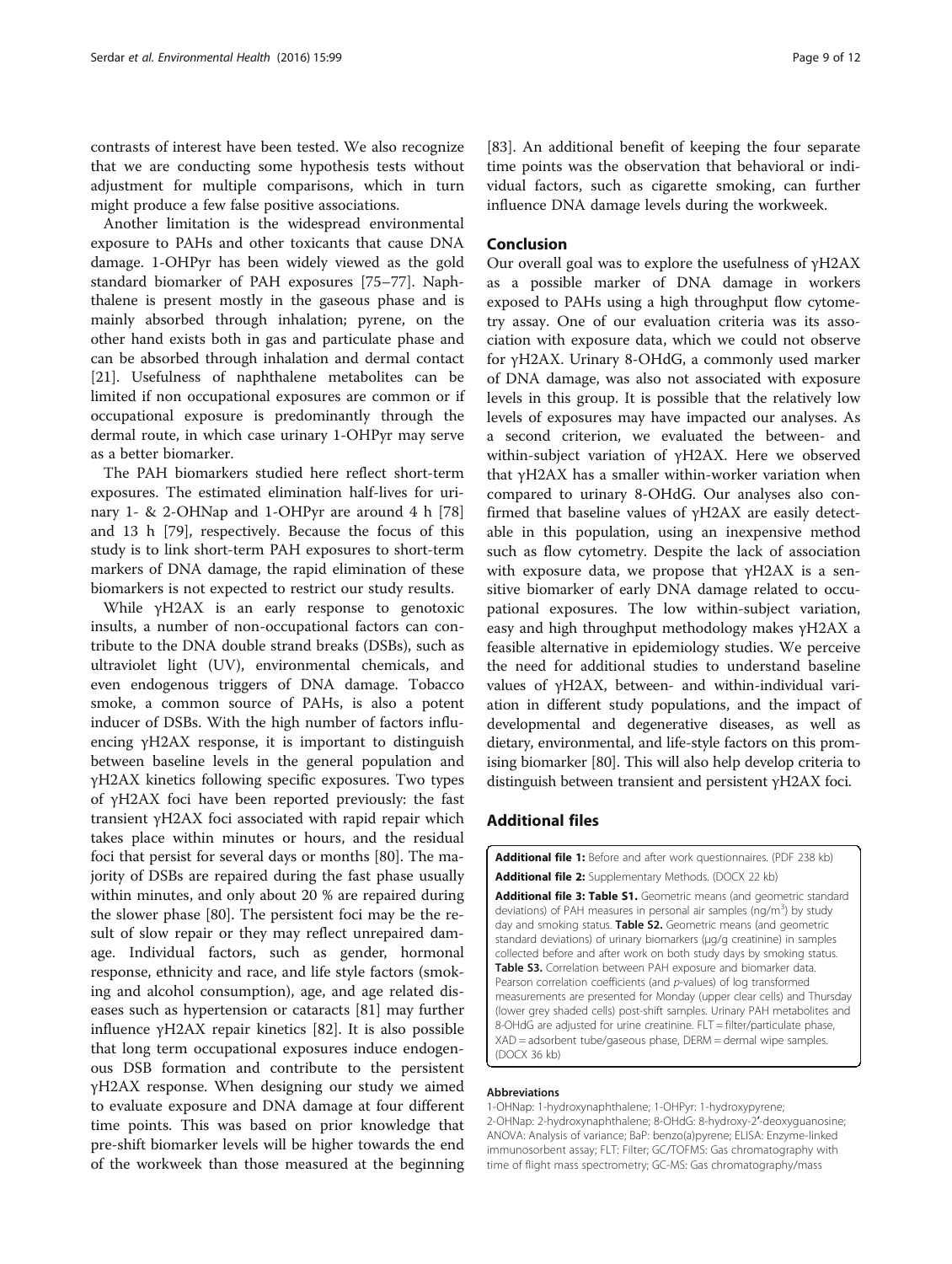<span id="page-9-0"></span>spectrometry; GMs: Geometric means; GSDs: Geometric standard deviations; LOD: Limit of detection; MFI: Mean fluorescence intensity; NIOSH: National Institute of Occupational Safety and Health; OH-PAH: Hydroxylated PAH; PAHs: Polycyclic aromatic hydrocarbons; PBMCs: Peripheral blood mononuclear cells; PBS: Phosphate buffered saline; ROS: Reactive oxygen species; SIM: Selected ion monitoring; SPE: Solid phase extraction; γH2AX: phosphorylated histone H2AX

#### Acknowledgments

We thank all the roofers who participated in our study. We also thank the Asphalt Manufacturers Association and the National Roofing Contractors Association for their help during our search for potential study sites. We are grateful to Dr Linda V. Osborn of Heritage Research Group for the analyses of dermal PAHs. Dr Adrie van Bokhoven of University of Colorado Cancer Center provided valuable help in designing bar coded field sampling kits and coordinating lymphocyte isolation procedures.

#### Funding

This work was supported by grants from Centers for Disease Control, National Institute of Occupational Health and Safety [R21OH009434 and 42OH009229-07 (MAP ERC pilot grant)]. Its contents are solely the responsibility of the authors and do not necessarily represent the official views of Centers for Disease Control.

#### Availability of data and materials

Data sets are not publicly available. Data will not be shared in compliance with the University of Colorado's IRB (COMIRB) approved protocol.

#### Authors' contributions

BS conceptualized and designed the study, supervised field work and laboratory analyses, conducted statistical analyses and drafted the manuscript. SB conducted analyses of DNA damage measures (γH2ax and 8-OHdG), assisted with data entry and manuscript draft. GD conducted analyses of urinary analytes and of air PAHs. JV participated in study design and provided guidance for the collection of personal air samples. EJ participated in study design, reviewed statistical analyses and interpretations. RG collected dermal wipe samples, assisted during field work and final data entry. All authors read and approved the final manuscript.

#### Competing interests

The authors declare that they have no competing interests.

#### Consent for publication

Not applicable.

#### Ethics approval and consent to participate

Potential participants were informed about the study at the site and those who signed the informed consent under University of Colorado's IRB (COMIRB) approved protocol (COMIRB Protocol # 12–0443) were recruited.

#### Author details

<sup>1</sup>Department of Environmental and Occupational Health, Colorado School of Public Health, University of Colorado Denver, Denver, USA. <sup>2</sup>Department of Epidemiology, Colorado School of Public Health, University of Colorado Denver, Denver, USA. <sup>3</sup>Analytical Toxicology Laboratory, Center for Environmental Medicine, Colorado State University, Fort Collins, USA. 4 Department of Mechanical Engineering, Colorado State University, Fort Collins, USA. <sup>5</sup>Department of Biostatistics and Informatics, Colorado School of Public Health, University of Colorado Denver, Denver, USA. <sup>6</sup>Colorado School of Public Health, University of Colorado Anschutz Medical Campus, Mail Stop B119-V20, 12850 East Montview Boulevard, Rm. V20-3126, Aurora, CO 80045, USA.

#### Received: 21 June 2016 Accepted: 10 October 2016 Published online: 20 October 2016

#### References

- 1. Poirier MC. Chemical-induced DNA damage and human cancer risk. Discov Med. 2012;14(77):283–8.
- 2. Bonner WM, Redon CE, Dickey JS, Nakamura AJ, Sedelnikova OA, Solier S, Pommier Y. GammaH2AX and cancer. Nat Rev Cancer. 2008;8(12):957–67.
- 3. Wang E, Dement JM, Lipscomb H. Mortality among North Carolina construction workers, 1988–1994. Appl Occup Environ Hyg. 1999;14(1):45–58.
- 4. Partanen T, Boffetta P. Cancer risk in asphalt workers and roofers: review and meta-analysis of epidemiologic studies. Am J Ind Med. 1994;26(6):721–40.
- 5. Robinson C, Stern F, Halperin W, Venable H, Petersen M, Frazier T, Burnett C, Lalich N, Salg J, Sestito J, et al. Assessment of mortality in the construction industry in the United States, 1984–1986. Am J Ind Med. 1995;28(1):49–70.
- 6. Boffetta P, Burstyn I, Partanen T, Kromhout H, Svane O, Langard S, Jarvholm B, Frentzel-Beyme R, Kauppinen T, Stucker I, et al. Cancer mortality among European asphalt workers: an international epidemiological study. II. Exposure to bitumen fume and other agents. Am J Ind Med. 2003;43(1):28–39.
- 7. Boffetta P, Burstyn I, Partanen T, Kromhout H, Svane O, Langard S, Jarvholm B, Frentzel-Beyme R, Kauppinen T, Stucker I, et al. Cancer mortality among European asphalt workers: an international epidemiological study. I. Results of the analysis based on job titles. Am J Ind Med. 2003;43(1):18–27.
- 8. Deschamps F, Barouh M, Deslee G, Prevost A, Munck JN. Estimates of work-related cancers in workers exposed to carcinogens. Occup Med (Lond). 2006;56(3):204–9.
- 9. McClean MD, Rinehart RD, Ngo L, Eisen EA, Kelsey KT, Herrick RF. Inhalation and dermal exposure among asphalt paving workers. Ann Occup Hyg. 2004;48(8):663–71.
- 10. McClean MD, Wiencke JK, Kelsey KT, Varkonyi A, Ngo L, Eisen EA, Herrick RF. DNA adducts among asphalt paving workers. Ann Occup Hyg. 2007;51(1): 27–34. Epub 2006 Oct 17.
- 11. Lee DJ, LeBlanc W, Fleming LE, Gomez-Marin O, Pitman T. Trends in US smoking rates in occupational groups: the National Health Interview Survey 1987–1994. J Occup Environ Med. 2004;46(6):538–48.
- 12. Fuchs J, Hengstler JG, Boettler G, Oesch F. Primary DNA damage in peripheral mononuclear blood cells of workers exposed to bitumen-based products. Int Arch Occup Environ Health. 1996;68(3):141–6.
- 13. Burgaz S, Erdem O, Karahalil B, Karakaya AE. Cytogenetic biomonitoring of workers exposed to bitumen fumes. Mutat Res. 1998;419(1–3):123–30.
- 14. Toraason M, Hayden C, Marlow D, Rinehart R, Mathias P, Werren D, Olsen LD, Neumeister CE, Mathews ES, Cheever KL, et al. DNA strand breaks, oxidative damage, and 1-OH pyrene in roofers with coal-tar pitch dust and/or asphalt fume exposure. Int Arch Occup Environ Health. 2001;74(6):396–404.
- 15. Clement International Corporation, United States. Agency for Toxic Substances and Disease Registry. Toxicological profile for polycyclic aromatic hydrocarbons draft. Atlanta: The Agency; 1993.
- 16. Lane DA. Polycyclic aromatic hydrocarbons: atmospheric physics and chemistry. Chapter 5 in: Organic chemistry of the atmosphere. Boston: CRC Press Inc; 1991.
- 17. Lesage J, Perrault G, Durand P. Evaluation of worker exposure to polycyclic aromatic hydrocarbons. Am Ind Hyg Assoc J. 1987;48(9):753–9.
- 18. Boogaard PJ, van Sittert NJ. Urinary 1-hydroxypyrene as biomarker of exposure to polycyclic aromatic hydrocarbons in workers in petrochemical industries: baseline values and dermal uptake. Sci Total Environ. 1995;163(1–3):203–9.
- 19. Elovaara E, Heikkila P, Pyy L, Mutanen P, Riihimaki V. Significance of dermal and respiratory uptake in creosote workers: exposure to polycyclic aromatic hydrocarbons and urinary excretion of 1-hydroxypyrene. Occup Environ Med. 1995;52(3):196–203.
- 20. Van Rooij JG, Veeger MM, Bodelier-Bade MM, Scheepers PT, Jongeneelen FJ. Smoking and dietary intake of polycyclic aromatic hydrocarbons as sources of interindividual variability in the baseline excretion of 1-hydroxypyrene in urine. Int Arch Occup Environ Health. 1994;66(1):55–65.
- 21. VanRooij JG, Bodelier-Bade MM, Jongeneelen FJ. Estimation of individual dermal and respiratory uptake of polycyclic aromatic hydrocarbons in 12 coke oven workers. Br J Ind Med. 1993;50(7):623–32.
- Becher G, Bjorseth A. Determination of exposure to polycyclic aromatic hydrocarbons by analysis of human urine. Cancer Lett. 1983;17(3):301–11.
- 23. Jongeneelen FJ, Bos RP, Anzion RB, Theuws JL, Henderson PT. Biological monitoring of polycyclic aromatic hydrocarbons. Metabolites in urine. Scand J Work Environ Health. 1986;12(2):137–43.
- 24. Hansen AM, Christensen JM, Sherson D. Estimation of reference values for urinary 1-hydroxypyrene and alpha-naphthol in Danish workers. Sci Total Environ. 1995;163(1–3):211–9.
- 25. Bjoorseth A, Bjorseth O, Fjeldstad PE. Polycyclic aromatic hydrocarbons in the work atmosphere. II. Determination in a coke plant. Scand J Work Environ Health. 1978;4(3):224–36.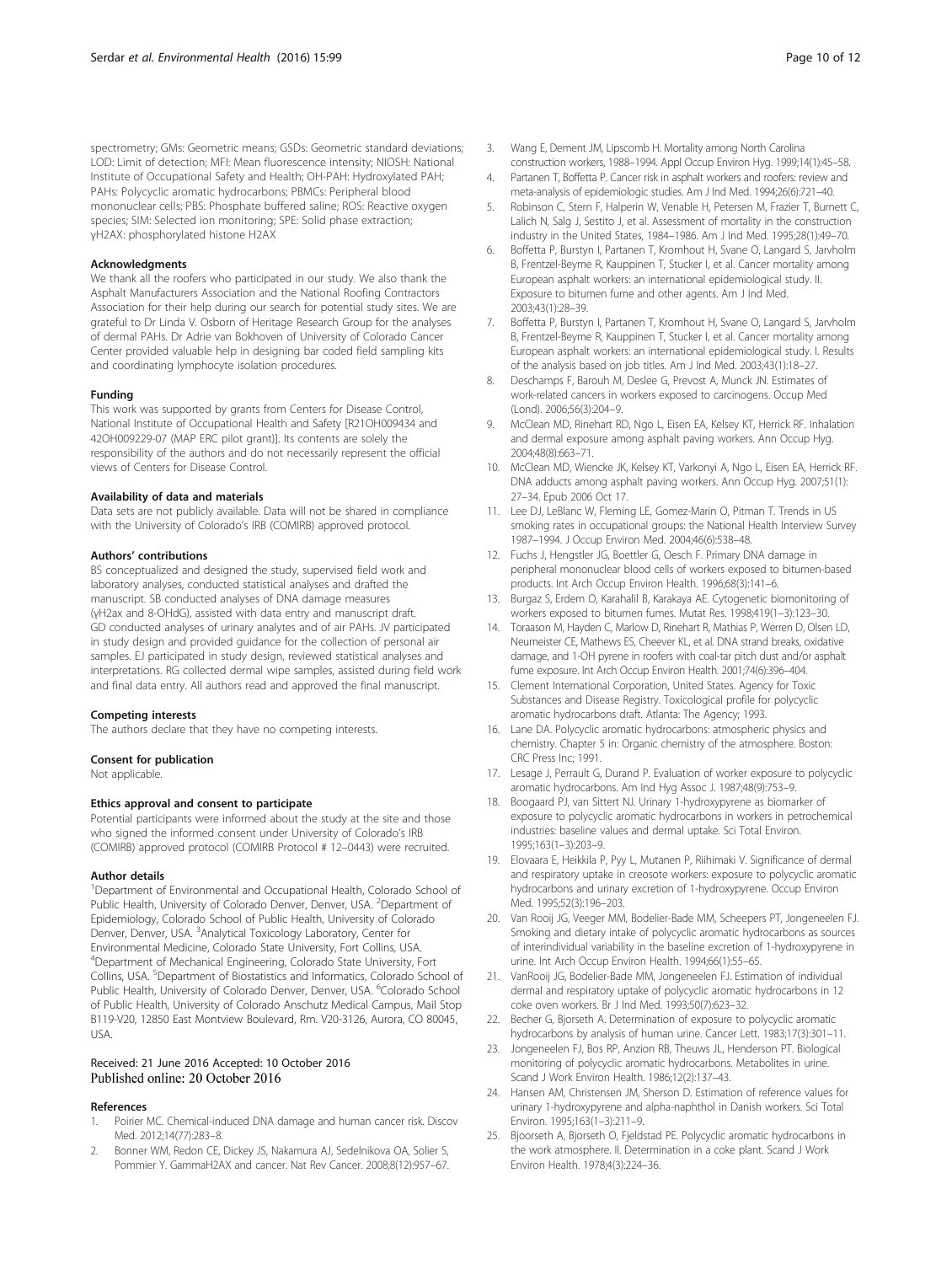- <span id="page-10-0"></span>26. Bjorseth A, Bjorseth O, Fjeldstad PE. Polycyclic aromatic hydrocarbons in the work atmosphere. I. Determination in an aluminum reduction plant. Scand J Work Environ Health. 1978;4(3):212–23.
- 27. Hansen AM, Omland O, Poulsen OM, Sherson D, Sigsgaard T, Christensen JM, Overgaard E. Correlation between work process-related exposure to polycyclic aromatic hydrocarbons and urinary levels of alpha-naphthol, beta-naphthylamine and 1-hydroxypyrene in iron foundry workers. Int Arch Occup Environ Health. 1994;65(6):385–94.
- 28. Kim H, Cho SH, Kang JW, Kim YD, Nan HM, Lee CH, Lee H, Kawamoto T. Urinary 1-hydroxypyrene and 2-naphthol concentrations in male Koreans. Int Arch Occup Environ Health. 2001;74(1):59–62.
- 29. Rappaport SM, Waidyanatha S, Serdar B. Naphthalene and its biomarkers as measures of occupational exposure to polycyclic aromatic hydrocarbons. J Environ Monit. 2004;6(5):413–6.
- 30. Kryston TB, Georgiev AB, Pissis P, Georgakilas AG. Role of oxidative stress and DNA damage in human carcinogenesis. Mutat Res. 2011;711(1–2):193–201.
- 31. Wu LL, Chiou CC, Chang PY, Wu JT. Urinary 8-OHdG: a marker of oxidative stress to DNA and a risk factor for cancer, atherosclerosis and diabetics. Clin Chim Acta. 2004;339(1–2):1–9.
- 32. Floyd RA. The role of 8-hydroxyguanine in carcinogenesis. Carcinogenesis. 1990;11(9):1447–50.
- 33. Valavanidis A, Vlachogianni T, Fiotakis C. 8-hydroxy-2′ -deoxyguanosine (8- OHdG): a critical biomarker of oxidative stress and carcinogenesis. J Environ Sci Health C Environ Carcinog Ecotoxicol Rev. 2009;27(2):120–39.
- 34. Cooke MS, Evans MD, Herbert KE, Lunec J. Urinary 8-oxo-2′ deoxyguanosine–source, significance and supplements. Free Radic Res. 2000;32(5):381–97.
- 35. Pilger A, Rudiger HW. 8-Hydroxy-2′-deoxyguanosine as a marker of oxidative DNA damage related to occupational and environmental exposures. Int Arch Occup Environ Health. 2006;80(1):1–15.
- 36. Cavallo D, Ursini CL, Bavazzano P, Cassinelli C, Frattini A, Perniconi B, Di Francesco A, Ciervo A, Rondinone B, Iavicoli S. Sister chromatid exchange and oxidative DNA damage in paving workers exposed to PAHs. Ann Occup Hyg. 2006;50(3):211–8.
- 37. Marczynski B, Raulf-Heimsoth M, Preuss R, Kappler M, Schott K, Pesch B, Zoubek G, Hahn JU, Mensing T, Angerer J, et al. Assessment of DNA damage in WBCs of workers occupationally exposed to fumes and aerosols of bitumen. Cancer Epidemiol Biomarkers Prev. 2006;15(4):645–51.
- 38. Serdar B, Lee D, Dou Z. Biomarkers of exposure to polycyclic aromatic hydrocarbons (PAHs) and DNA damage: a cross-sectional pilot study among roofers in South Florida. BMJ Open. 2012;2(4). doi: [10.1136/bmjopen-2012-001318](http://dx.doi.org/10.1136/bmjopen-2012-001318).
- 39. Sakano N, Wang DH, Takahashi N, Wang B, Sauriasari R, Kanbara S, Sato Y, Takigawa T, Takaki J, Ogino K. Oxidative stress biomarkers and lifestyles in Japanese healthy people. J Clin Biochem Nutr. 2009;44(2):185–95.
- 40. Valdiglesias V, Giunta S, Fenech M, Neri M, Bonassi S. gamma H2AX as a marker of DNA double strand breaks and genomic instability in human population studies. Mutat Res Rev Mutat Res. 2013;753(1):24–40.
- 41. Barnard S, Ainsbury EA, Al-Hafidh J, Hadjidekova V, Hristova R, Lindholm C, Monteiro Gil O, Moquet J, Moreno M, Rossler U et al. The first gamma-H2ax biodosimetry intercomparison exercise of the developing European biodosimetry network Reneb. Radiat Prot Dosimetry. 2015;164(3):265-70. doi: [10.1093/rpd/ncu259.](http://dx.doi.org/10.1093/rpd/ncu259) Epub 2014 Aug 12.
- 42. Rothkamm K, Barnard S, Ainsbury EA, Al-Hafidh J, Barquinero JF, Lindholm C, Moquet J, Perala M, Roch-Lefevre S, Scherthan H, et al. Manual versus automated gamma-H2AX foci analysis across five European laboratories: can this assay be used for rapid biodosimetry in a large scale radiation accident? Mutat Res. 2013;756(1–2):170–3.
- 43. Vandevoorde C, Franck C, Bacher K, Breysem L, Smet MH, Ernst C, De Backer A, Van De Moortele K, Smeets P, Thierens H. gamma-H2AX foci as in vivo effect biomarker in children emphasize the importance to minimize x-ray doses in paediatric CT imaging. Eur Radiol. 2015;25(3):800–11.
- 44. Albino AP, Jorgensen ED, Rainey P, Gillman G, Clark TJ, Gietl D, Zhao H, Traganos F, Darzynkiewicz Z. gammaH2AX: a potential DNA damage response biomarker for assessing toxicological risk of tobacco products. Mutat Res. 2009;678(1):43–52.
- 45. Ganapathy V, Ramachandran I, Rubenstein DA, Queimado L. Detection of in vivo DNA damage induced by very low doses of mainstream and sidestream smoke extracts using a novel assay. Am J Prev Med. 2015;48(1):S102–10.
- 46. Longhin E, Pezzolato E, Mantecca P, Holme JA, Franzetti A, Camatini M, Gualtieri M. Season linked responses to fine and quasi-ultrafine Milan PM in cultured cells. Toxicol In Vitro. 2013;27(2):551–9.
- 47. Harada A, Matsuzaki K, Takeiri A, Mishima M. The predominant role of apoptosis in gamma H2AX formation induced by aneugens is useful for distinguishing aneugens from clastogens. Mutat Res Genet Toxicol Environ Mutagen. 2014;771:23–9.
- 48. Sanchez-Flores M, Pasaro E, Bonassi S, Laffon B, Valdiglesias V. gammaH2AX Assay as DNA damage biomarker for human population studies: defining experimental conditions. Toxicol Sci. 2015;144(2):406–13.
- 49. Matthaios D, Hountis P, Karakitsos P, Bouros D, Kakolyris S. H2AX a promising biomarker for lung cancer: a review. Cancer Invest. 2013;31(9):582–99.
- 50. Xu E, Gong Y, Gu J, Jie L, Ajani JA, Wu X. Risk assessment of esophageal adenocarcinoma using gamma-H2AX assay. Cancer Epidemiol Biomarkers Prev. 2013;22(10):1797–804.
- 51. Redon CE, Weyemi U, Parekh PR, Huang D, Burrell AS, Bonner WM. gamma-H2AX and other histone post-translational modifications in the clinic. Biochim Biophys Acta. 2012;1819(7):743–56.
- 52. Muslimovic A, Johansson P, Hammarsten O. Measurement of H2AX phosphorylation as a marker of ionizing radiation induced cell damage. In: Nenoi DM, editor. Current topics in ionizing radiation research. ISBN: 978- 953-51-0196-3. InTech; 2012. Available from: [http://www.intechopen.com/](http://www.intechopen.com/books/currenttopics-in-ionizing-radiation-research/measurement-of-h2axphosphorylation-as-a-marker-of-ionizing-radiationinduced-cell-damage) [books/currenttopics-in-ionizing-radiation-research/measurement-of](http://www.intechopen.com/books/currenttopics-in-ionizing-radiation-research/measurement-of-h2axphosphorylation-as-a-marker-of-ionizing-radiationinduced-cell-damage)[h2axphosphorylation-as-a-marker-of-ionizing-radiationinduced-cell-damage.](http://www.intechopen.com/books/currenttopics-in-ionizing-radiation-research/measurement-of-h2axphosphorylation-as-a-marker-of-ionizing-radiationinduced-cell-damage)
- 53. Heylmann D, Kaina B. The gammaH2AX DNA damage assay from a drop of blood. Sci Rep. 2016;6:22682.
- 54. Hulka BS. ASPO distinguished achievement award lecture. Epidemiological studies using biological markers: issues for epidemiologists. Cancer Epidemiol Biomarkers Prev. 1991;1(1):13–9.
- 55. Romanoff LC, Li Z, Young KJ, Blakely 3rd NC, Patterson Jr DG, Sandau CD. Automated solid-phase extraction method for measuring urinary polycyclic aromatic hydrocarbon metabolites in human biomonitoring using isotopedilution gas chromatography high-resolution mass spectrometry. J Chromatogr B Anal Technol Biomed Life Sci. 2006;835(1–2):47–54.
- 56. Cavallari JM, Osborn LV, Snawder JE, Kriech AJ, Olsen LD, Herrick RF, McClean MD. Predictors of dermal exposures to polycyclic aromatic compounds among hot-mix asphalt paving workers. Ann Occup Hyg. 2012;56(2):125–37.
- 57. Hornung RW, Reed LD. Estimation of average concentration in the presence of nondetectable values. Appl Occup Environ Hyg. 1990;5(1):46–51.
- 58. Nakagawa S, Schielzeth H. A general and simple method for obtaining  $R^2$  from generalized linear mixed-effects models. Methods Ecol Evol. 2013;4:133–42.
- 59. Mattsson A, Jernstrom B, Cotgreave IA, Bajak E. H2AX phosphorylation in A549 cells induced by the bulky and stable DNA adducts of benzo[a]pyrene and dibenzo[a, l]pyrene diol epoxides. Chem Biol Interact. 2009;177(1):40–7.
- 60. Mattsson A, Lundstedt S, Stenius U. Exposure of HepG2 cells to low levels of PAH-containing extracts from contaminated soils results in unpredictable genotoxic stress responses. Environ Mol Mutagen. 2009;50(4):337–48.
- 61. Hruba E, Trilecova L, Marvanova S, Krcmar P, Vykopalova L, Milcova A, Libalova H, Topinka J, Starsichova A, Soucek K, et al. Genotoxic polycyclic aromatic hydrocarbons fail to induce the p53-dependent DNA damage response, apoptosis or cell-cycle arrest in human prostate carcinoma LNCaP cells. Toxicol Lett. 2010;197(3):227–35.
- 62. Audebert M, Zeman F, Beaudoin R, Pery A, Cravedi JP. Comparative potency approach based on H2AX assay for estimating the genotoxicity of polycyclic aromatic hydrocarbons. Toxicol Appl Pharmacol. 2012;260(1):58–64.
- 63. Jamin EL, Riu A, Douki T, Debrauwer L, Cravedi JP, Zalko D, Audebert M. Combined genotoxic effects of a polycyclic aromatic hydrocarbon (B(a)P) and an heterocyclic amine (PhIP) in relation to colorectal carcinogenesis. PLoS One. 2013;8(3). doi: [10.1371/journal.pone.0058591.](http://dx.doi.org/10.1371/journal.pone.0058591)
- 64. Wilk A, Waligorski P, Lassak A, Vashistha H, Lirette D, Tate D, Zea AH, Koochekpour S, Rodriguez P, Meggs LG, et al. Polycyclic aromatic hydrocarbons-induced ROS accumulation enhances mutagenic potential of Tantigen from human polyomavirus JC. J Cell Physiol. 2013;228(11):2127–38.
- 65. Rossner P, Rossnerova A, Beskid O, Tabashidze N, Libalova H, Uhlirova K, Topinka J, Sram RJ. Nonhomologous DNA end joining and chromosome aberrations in human embryonic lung fibroblasts treated with environmental pollutants. Mutat Res Fundam Mol Mech Mutagen. 2014;763:28–38.
- 66. Yang L, Liu G, Lin Z, Wang Y, He H, Liu T, Kamp DW. Pro-inflammatory response and oxidative stress induced by specific components in ambient particulate matter in human bronchial epithelial cells. Environ Toxicol. 2016; 31(8):923-36. doi:[10.1002/tox.22102.](http://dx.doi.org/10.1002/tox.22102) Epub 2014 Dec 23.